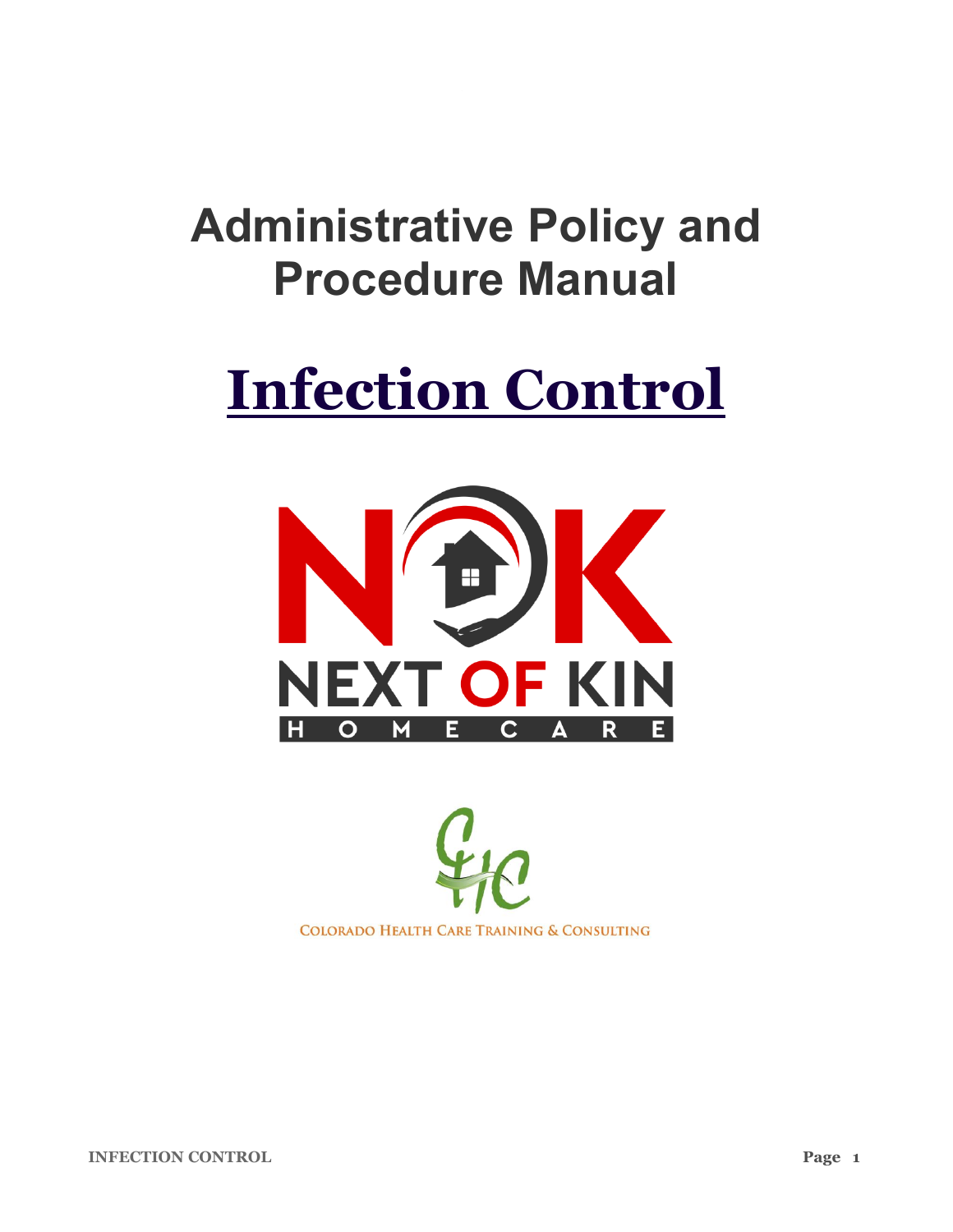## **Table of Contents**

| <b>INFLUENZA</b>                            | $\overline{\mathbf{2}}$ |
|---------------------------------------------|-------------------------|
| <b>Influenza Vaccinations</b>               | $\mathbf{2}$            |
| <b>Influenza Vaccination Program</b>        | $\overline{\mathbf{2}}$ |
| PERSONAL PROTECTIVE EQUIPMENT               | $\mathbf 2$             |
| <b>Definitions</b>                          | $\mathbf 2$             |
| <b>Reporting Patient Infections</b>         | $\mathbf 2$             |
| <b>INFECTION REPORTING</b>                  | $\mathbf 2$             |
| UNIVERSAL PRECAUTIONS                       | $\boldsymbol{2}$        |
| <b>HAND HYGIENE</b>                         | $\boldsymbol{2}$        |
| <b>COMMUNICABLE DISEASES</b>                | $\mathbf 2$             |
| <b>TUBERCULOSIS TRANSMISSION PREVENTION</b> | $\bf{2}$                |
| <b>CONSUMER INFECTION CONTROL LOG</b>       | $\bf{2}$                |
| <b>INFECTION CONTROL PROGRAM</b>            | $\boldsymbol{2}$        |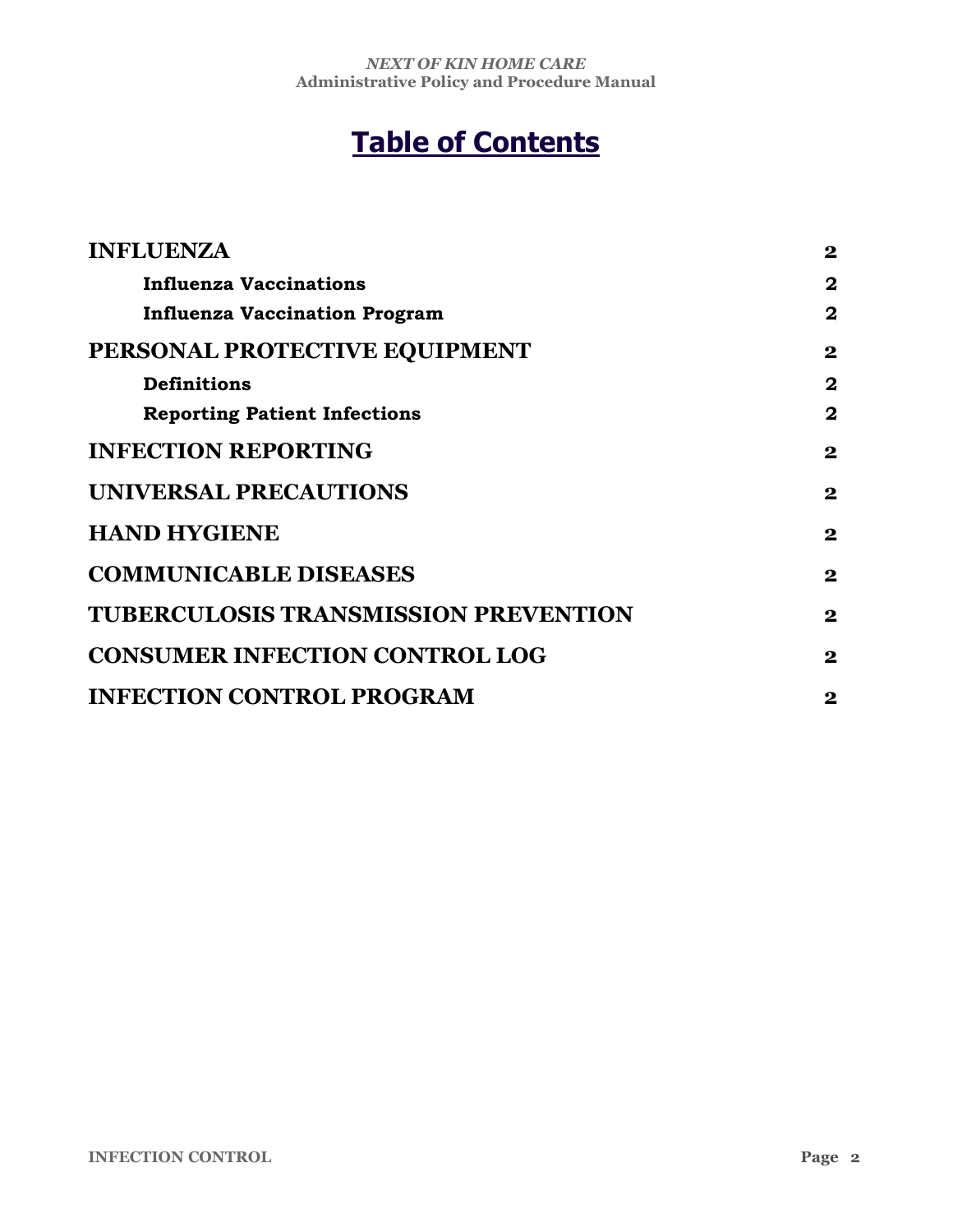## **INFLUENZA**

- 1. Influenza A and B are the two types of influenza viruses that cause epidemic human disease.
- 2. Influenza A viruses are categorized into subtypes on the basis of two surface antigens: **hemagglutinin** and **neuraminidase**.
- 3. During 1977-2013, influenza A (H1N1) viruses, influenza A (H3N2) viruses and influenza B viruses have circulated globally.
- 4. New influenza virus variants result from frequent antigenic change (i.e., antigenic drift) caused by point mutations and recombination events that occur during viral replication.
- 5. Annual influenza vaccination is the most effective method for preventing influenza virus infection and its complications.

## **Influenza Vaccinations**

- 1. Annual influenza vaccination is the most effective method for preventing influenza virus infection and its complications.
- 2. Annual vaccination is recommended.
- 3. All persons aged six months and older should be vaccinated annually.
- 4. The CDC does not recommend one flu vaccine over the other. The important thing is to get a flu vaccine every year.

## **Influenza Vaccination Program**

Successful vaccination programs combine publicity and education for staff and other potential vaccine recipients, a plan for identifying persons at high-risk, use of reminder/recall systems, assessment of practice-level

**INFECTION CONTROL Page 3**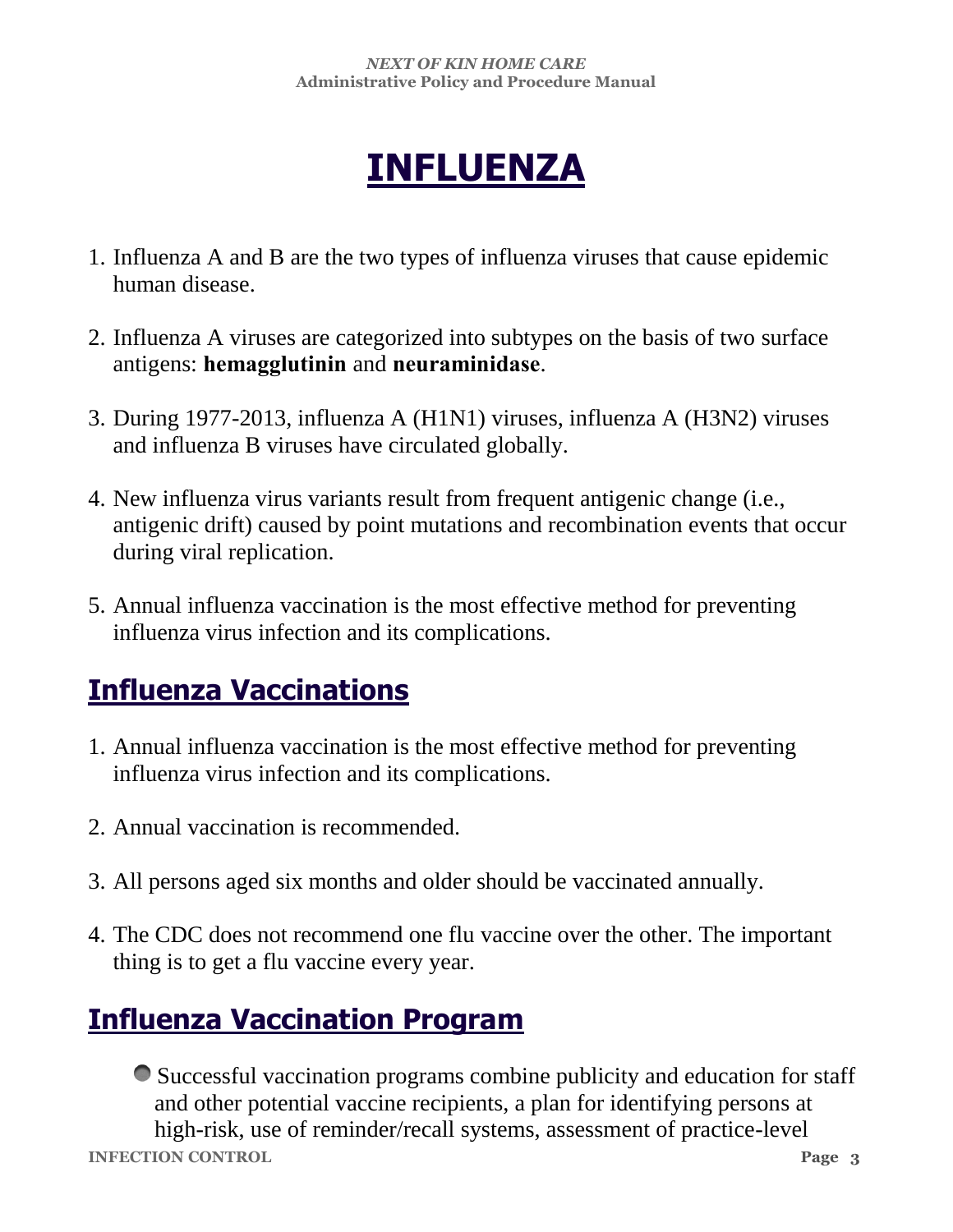*NEXT OF KIN HOME CARE* **Administrative Policy and Procedure Manual**  vaccination rates with feedback to staff, and efforts to remove administrative and financial barriers that prevent persons from receiving the vaccine, including use of standing orders programs.

Using standing orders programs is recommended for long term care facilities (i.e., nursing homes, skilled nursing facilities), hospitals and home health agencies to ensure the administration of recommended vaccinations for adults.

Standing orders programs for both influenza and pneumococcal vaccination should be conducted under the supervision of a licensed practitioner according to Agency policy by staff trained to screen patients for contraindications to vaccination, administer vaccine and monitor for adverse events.

The Centers for Medicare and Medicaid Services (CMS) has removed the physician signature requirement for the administration of influenza and pneumococcal vaccines to Medicare and Medicaid patients in hospitals, long term care facilities and home health agencies. To the extent allowed by local and state law, these facilities and agencies may implement standing orders for influenza and pneumococcal vaccination of Medicareand Medicaid-eligible patients.

In addition, physician reminders (i.e., flagging charts) and patient reminders are recommended strategies for increasing rates of influenza vaccination. Persons for whom influenza vaccine is recommended can be identified and vaccinated in the settings described in the following sections.

### **Policy**

1. Influenza vaccination is the primary method for preventing influenza and its severe complications. Therefore, vaccination against influenza will be offered to all staff and Consumers of this Agency.

2. Healthcare entities and healthcare workers have a shared responsibility to prevent the spread of infection and avoid causing harm to their patients or residents by taking reasonable precautions to prevent the transmission of vaccine-preventable diseases. Vaccine programs are, therefore, an essential part

**INFECTION CONTROL Page 4** of infection prevention and control for slowing or stopping the transmission of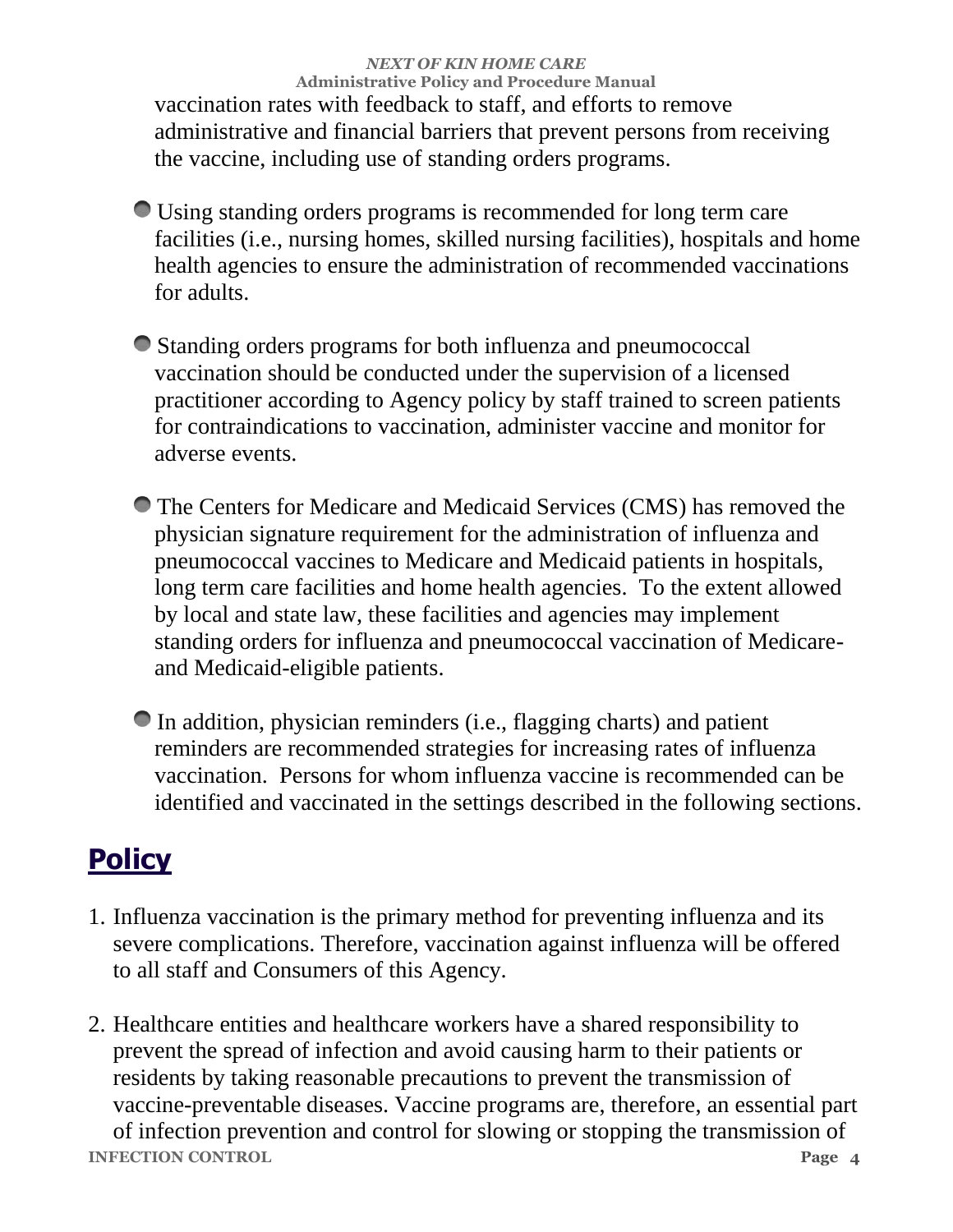*NEXT OF KIN HOME CARE* **Administrative Policy and Procedure Manual**  seasonal influenza viruses from adversely affecting those individuals who are most susceptible.

## **Procedure**

- 1. The Agency shall perform an initial assessment of the Agency to assist in the development of a written policy regarding influenza transmission from its healthcare workers to its patients, residents or Consumers. The assessment shall, at a minimum, consider the following criteria:
	- The number of healthcare workers at the healthcare entity
	- The number of patients, residents or Consumers served by the healthcare entity
	- Whether the healthcare entity has an ongoing employee wellness program that offers annual influenza vaccinations
	- Whether influenza transmission from healthcare workers is addressed in the healthcare entity's infection control policy
	- What precautions are taken to prevent the transmission of influenza from unvaccinated healthcare workers

What type of educational material is utilized by the healthcare entity to promote influenza immunization for its healthcare workers

- 2. The Agency shall offer each employee the opportunity to receive an annual influenza immunization. Strategies that have been demonstrated to increase influenza vaccine acceptance shall be implemented, such as vaccination clinics, availability at various hours, modeling by Agency leaders.
- 3. Any staff who decline the influenza vaccination for reasons other than medical contraindication shall be required to sign a declination form.
- 4. The Agency will maintain records of each employee's annual immunization, declination or exemption from immunization.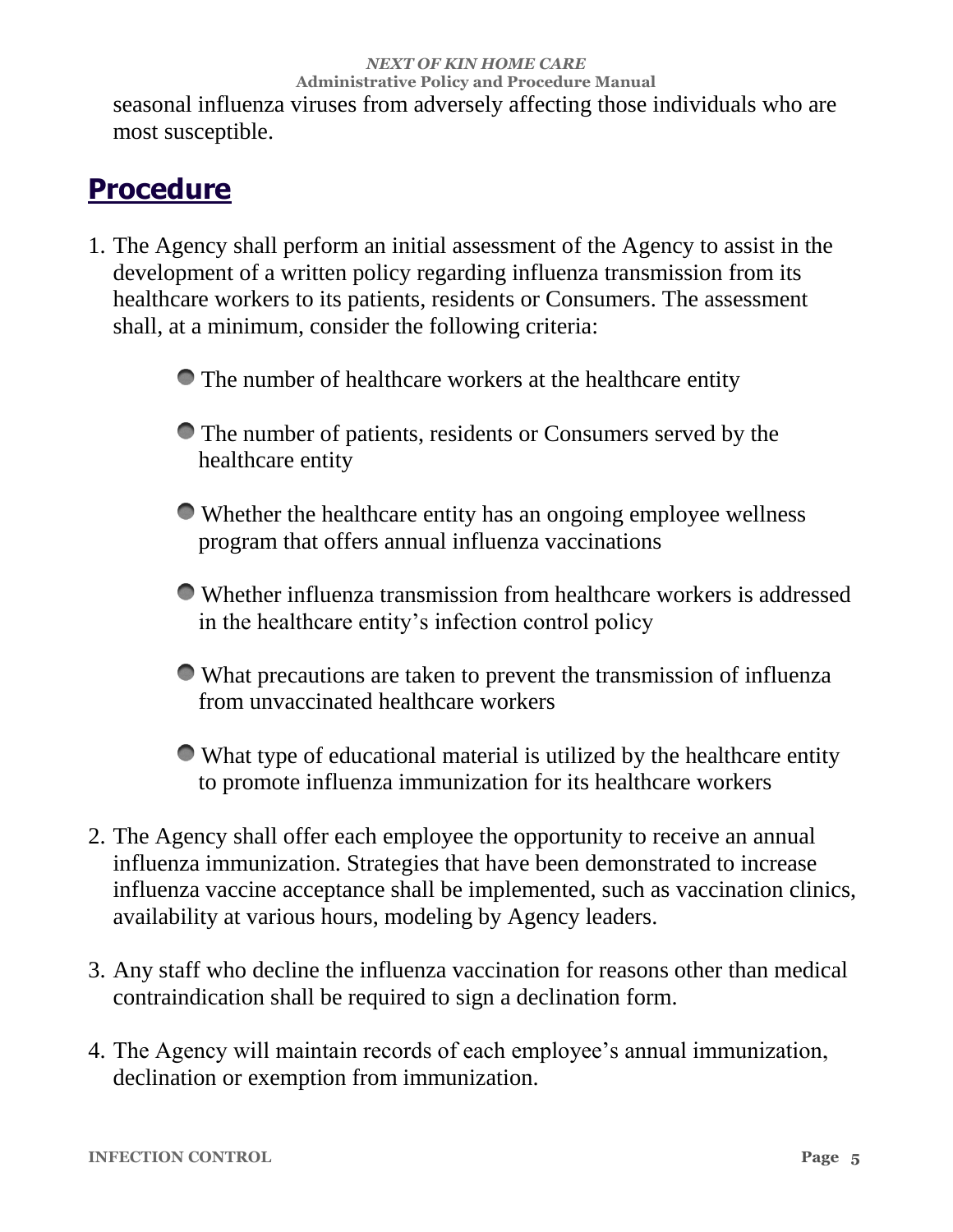- 5. All staff will be educated on the following:
	- The benefits of influenza vaccination and the potential health consequences of influenza illness for themselves and their patients
	- The availability of influenza immunization
	- The epidemiology and modes of transmission, diagnosis, treatment and non vaccine infection prevention and control strategies, in accordance with their level of responsibility in preventing healthcareassociated influenza
	- Control measures if staff are not vaccinated (i.e., use of Standard and Transmission-Based Precautions)
- 6. The Agency shall track and report the annual influenza vaccination rate for its employees through December 31st of each year. This report shall be submitted to the Department, in the form and manner specified, no later than March 31st of the following year.
- 7. If the Agency is able to demonstrate that it has vaccinated a targeted percentage of its employees, it shall be exempt from the above requirements. The minimum target required is 90 percent of employees vaccinated by December 31, 2014; and by December 31st of each year thereafter.
	- The Agency must have defined procedures to prevent the spread of influenza from its unvaccinated healthcare worker.
	- Maintain supporting documentation for a period of three (3) years that may be examined by the Department in a random audit process.
	- Report to the Department that the qualifying percentage of its employees was appropriately vaccinated (according to the annual recommendations of the Advisory Committee on Immunization Practices) against seasonal influenza by December 31st of the year specified. This report shall be submitted to the Department, in the form and manner specified, no later than March 31st of the following year.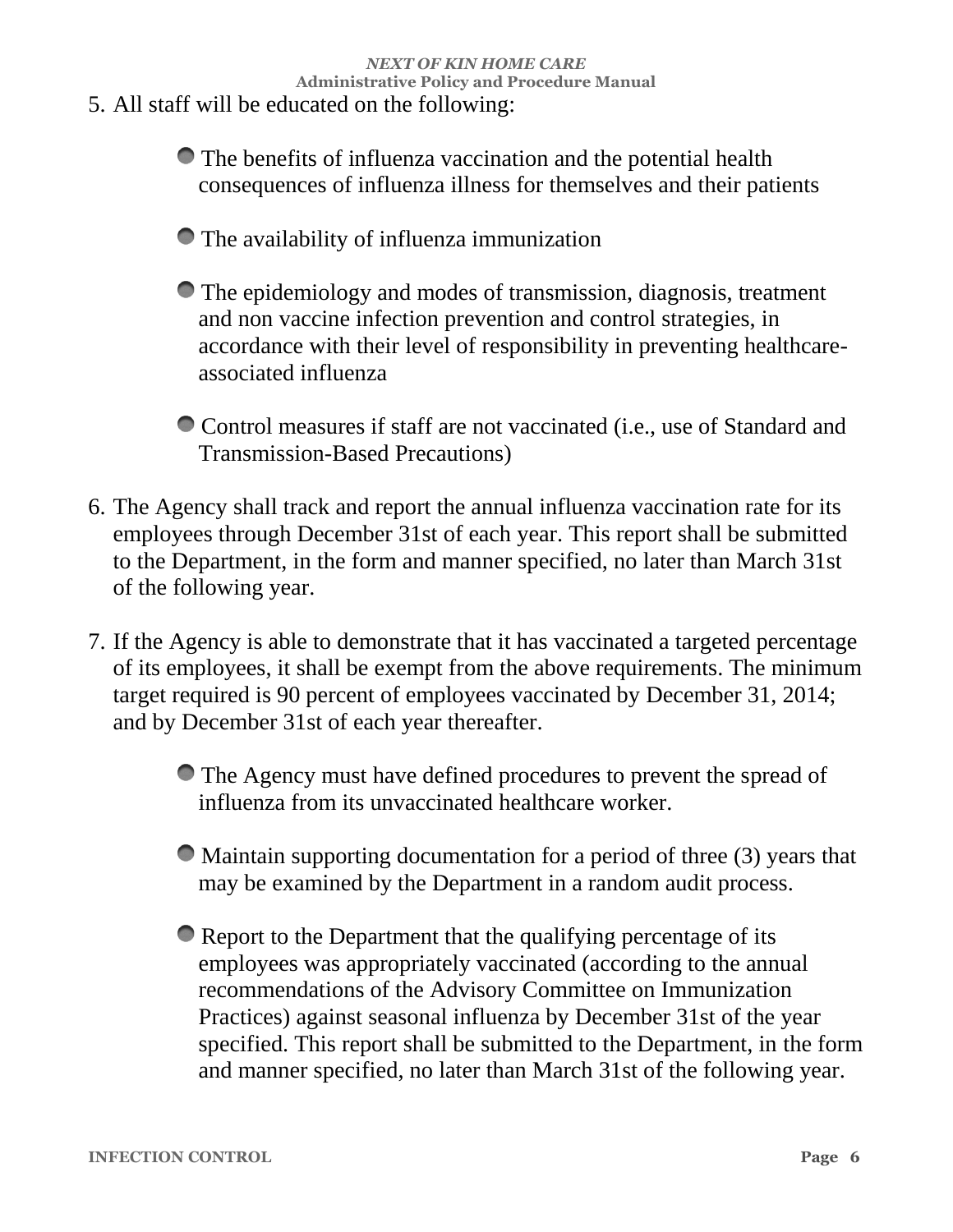## **PERSONAL PROTECTIVE EQUIPMENT**

## **Policy**

The Agency provides personal protective equipment to all staff who need to protect themselves against exposure, at no cost to the staff. The personal protective equipment provided by the Agency includes, but is not limited to:

- Gloves (latex or vinyl)
- Face shields/masks
- **Goggles**
- Gowns/aprons
- CPR masks

Hypoallergenic gloves and similar alternatives are available to staff who are allergic to the gloves normally used.

## **Procedure**

1. The appropriate personal protective equipment will be worn when:

The cleaning procedure requires the use of personal protective equipment

Whenever there is a danger of contamination from blood, body fluids (including secretions and excretions except sweat), or other potentially infectious materials

Using chemicals that are dangerous or harmful

Indicated in isolation guidelines

Any time it may be necessary to safely complete a job or cleaning task

2. All personal protective equipment is removed prior to leaving a work area.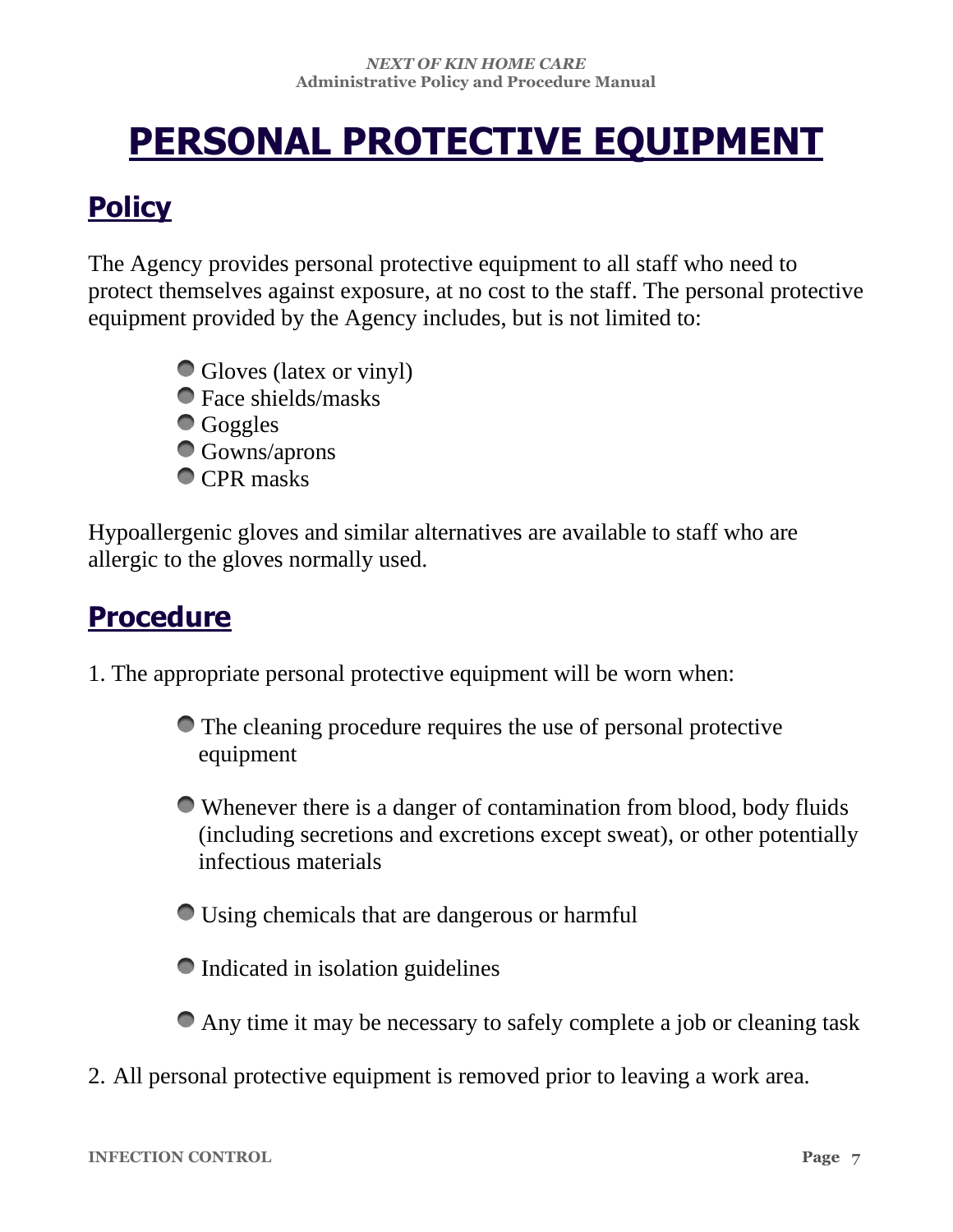- 3. Replace disposable gloves if they have been torn, punctured or otherwise lose their ability to function as a barrier. Never wash gloves for future use.
- 4. Masks and eye protection (goggles, face shields) are used whenever splashes or sprays may generate droplets of infectious materials.
- 5. Protective clothing (gowns and aprons) is worn according to isolation guidelines, policy or necessity.
- 6. Contaminated PPE should be disposed of in the Consumer's home by sealing in leak proof container and placing in a trash receptacle.

## **Definitions**

**Nationally Notifiable Infectious Diseases**: The list of nationally notifiable infectious diseases is revised periodically.

For example, a disease may be added to the list as a new pathogen emerges, or a disease may be deleted as its incidence declines. Public health officials at state health departments and CDC continue to collaborate in determining which diseases should be nationally notifiable; CSTE, with input from CDC, makes recommendations annually for additions and deletions to the list of nationally notifiable diseases.

Reporting of nationally notifiable diseases to CDC by the states is **voluntary**.

Reporting is currently mandated (i.e., by state legislation or regulation) only at the state level. The list of diseases that are considered notifiable, therefore, varies slightly by state. All states generally report the internationally quarantinable diseases (i.e., cholera, plague, yellow fever) in compliance with the World Health Organization's International Health Regulations.

## **Reporting Patient Infections**

- 1. The Agency shall consider reporting the following diseases to the CDC:
	- Cholera
	- Plague
	- Yellow fever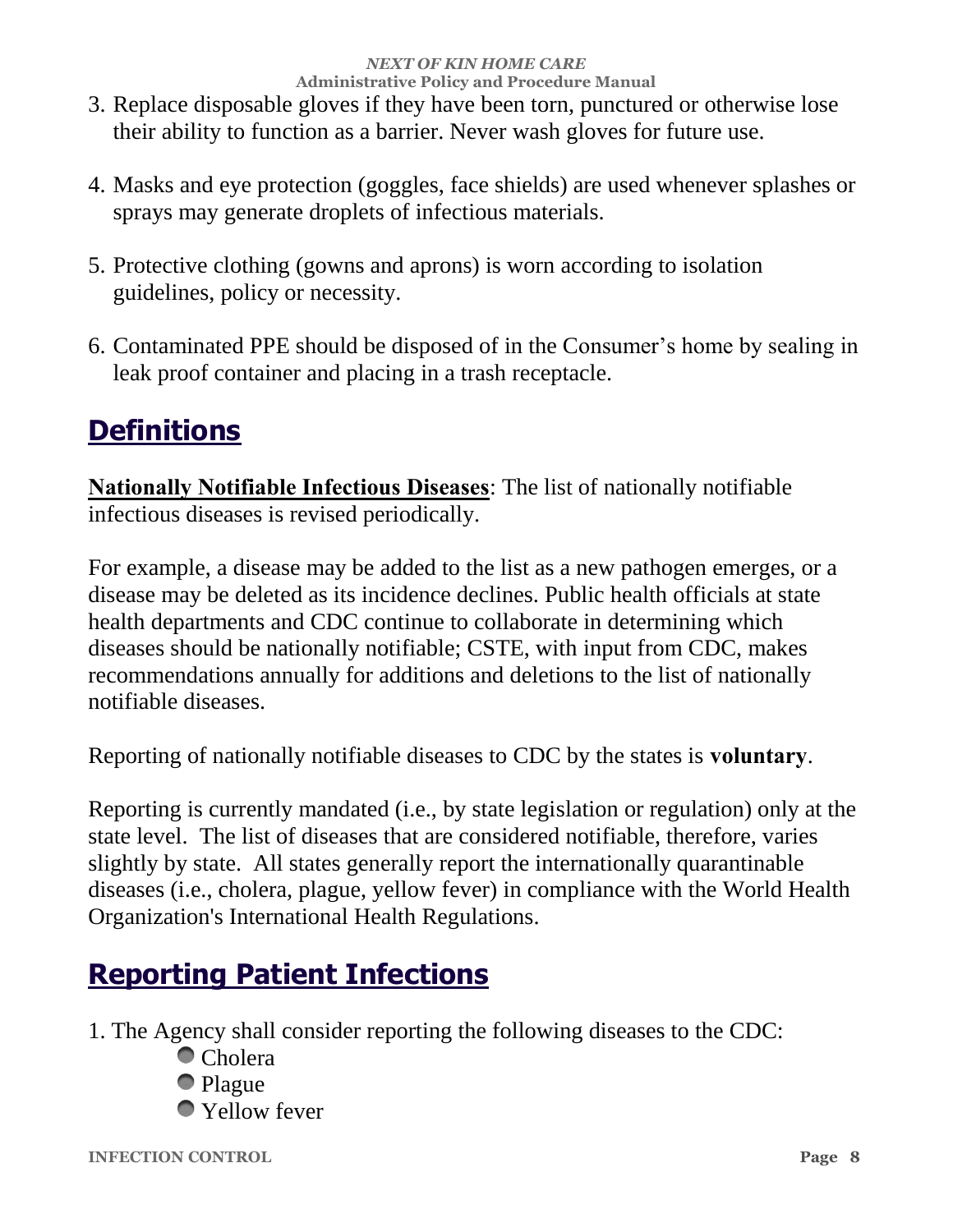- 2. The Agency shall obtain from the County or State the list of mandatory reportable diseases for the State of Colorado. The Agency shall report notifiable infectious diseases to the local health department as required.
- 3. The requirements for Agency reporting are included in the initial staff orientation process and are reviewed at least annually thereafter.
- 4. Staff will report all infectious diseases to the Agency per the Reporting Patient Infections policy.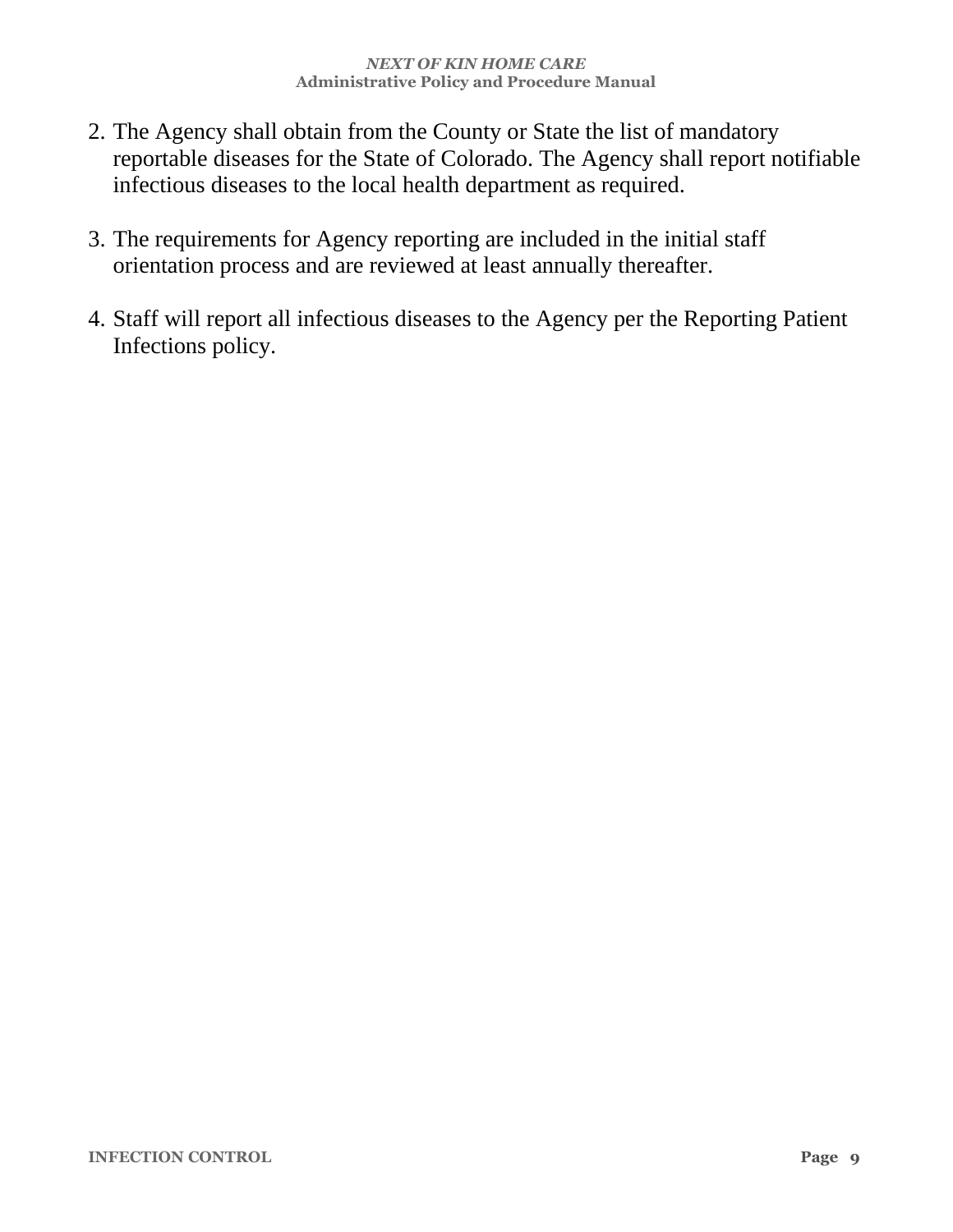## **INFECTION REPORTING**

### **Purpose**

To provide a reliable, consistent method of surveillance of infections occurring in the home care population.

## **Policy**

All Consumers with a suspected infection will have a Consumer infection report completed within 24 hours of discovery.

## **Procedure**

- 1. The Consumer infection report should be completed when:
	- A new actual or suspected infection is reported to home care staff
	- A culture is ordered and performed
	- A new antibiotic is ordered
	- A Consumer is admitted to a hospital due to an acute or suspected infection
	- A Consumer dies due to an actual or suspected infection
	- A reportable, communicable infection is identified
	- Consumer has temperatures greater than 101 degrees F
	- Consumer has conjunctivitis
- 2. Staff completing the report shall notify the Manager of the report and the Consumer's authorized representative, if s/he is not already aware.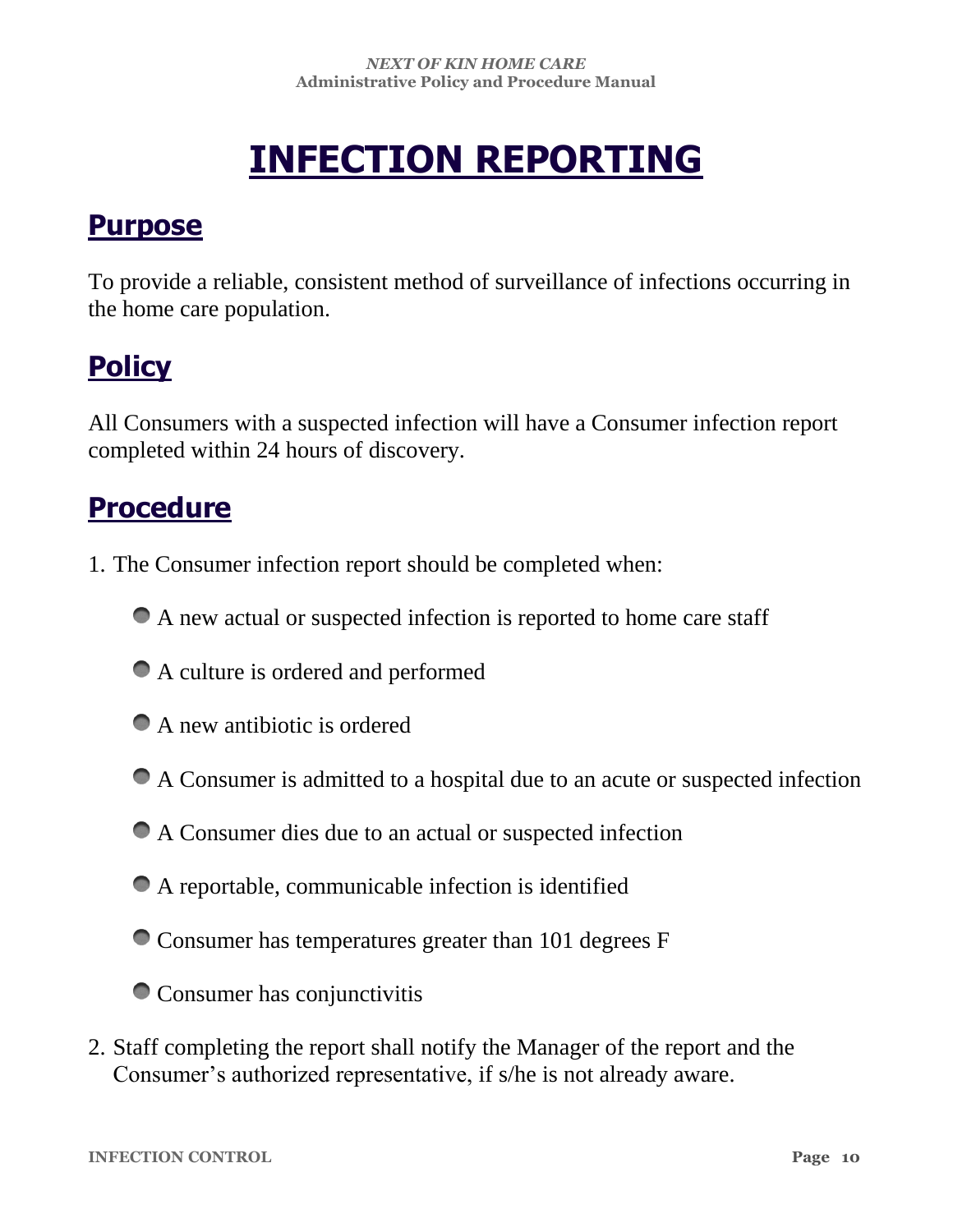- 3. Infections are summarized, trended and analyzed. The breakdown and summary may include, but is not limited to:
	- Number and types of infections
	- **Diagnoses**
	- Age/sex of Consumers
	- Family/caregiver
	- Pathogens
	- $\bullet$  Orders/medications
- 4. The Agency will investigate possible causal factors and recommend appropriate action to contain the transmission of the infection.
- 5. Reports of Consumer infections are tracked and trended as part of the organization wide infection prevention and control program and the quality management program.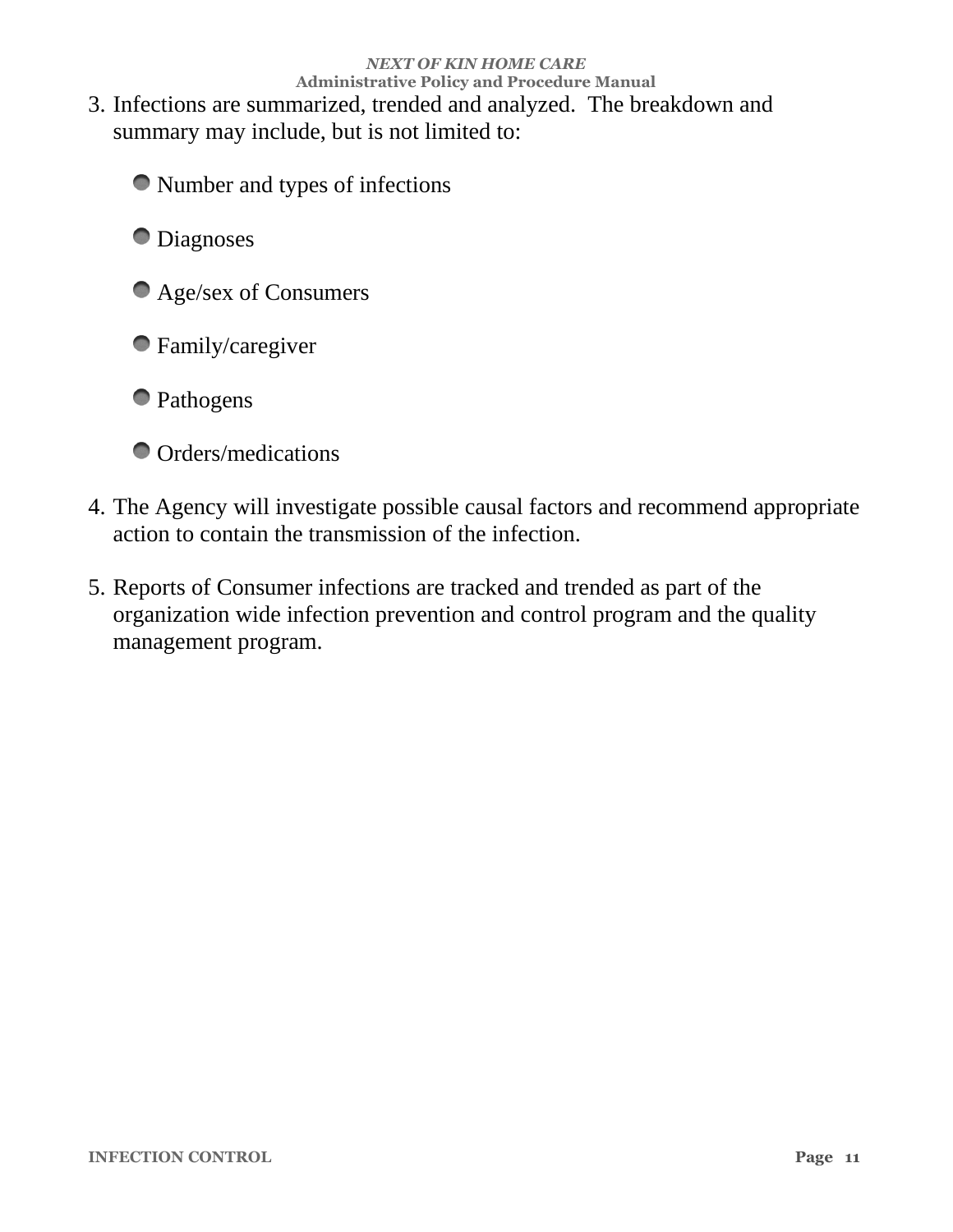## **UNIVERSAL PRECAUTIONS**

### **Purpose**

To provide guidelines for interactions between Consumers and healthcare providers to prevent the transmission of infections agents associated with healthcare delivery.

## **Policy**

All Agency personnel will adhere to the following precautions and will provide instruction to Consumers/caregivers on appropriate infection control precautions.

Standard Precautions are designed for care of all Consumers, regardless of diagnosis or presumed infection status, to reduce the risk of transmission from both recognized and unrecognized sources of infection.

## **Procedure**

- 1. Hand washing will be performed according to the Agency's hand hygiene policy.
- 2. Personal protective equipment should be utilized according to the following:

Gloves are to be worn when contact with non-intact skin is anticipated, when in contact with bodily fluids, when in contact with mucous membranes, during invasive procedures (not applicable for non-medical HCAs), when in contact with contaminated equipment, when handling soiled linen, and when the staff member has cuts, abraded skin, or chapped hands.

Gloves should be changed between tasks and procedures on the same Consumer after contact with material that may contain a high concentration of microorganisms.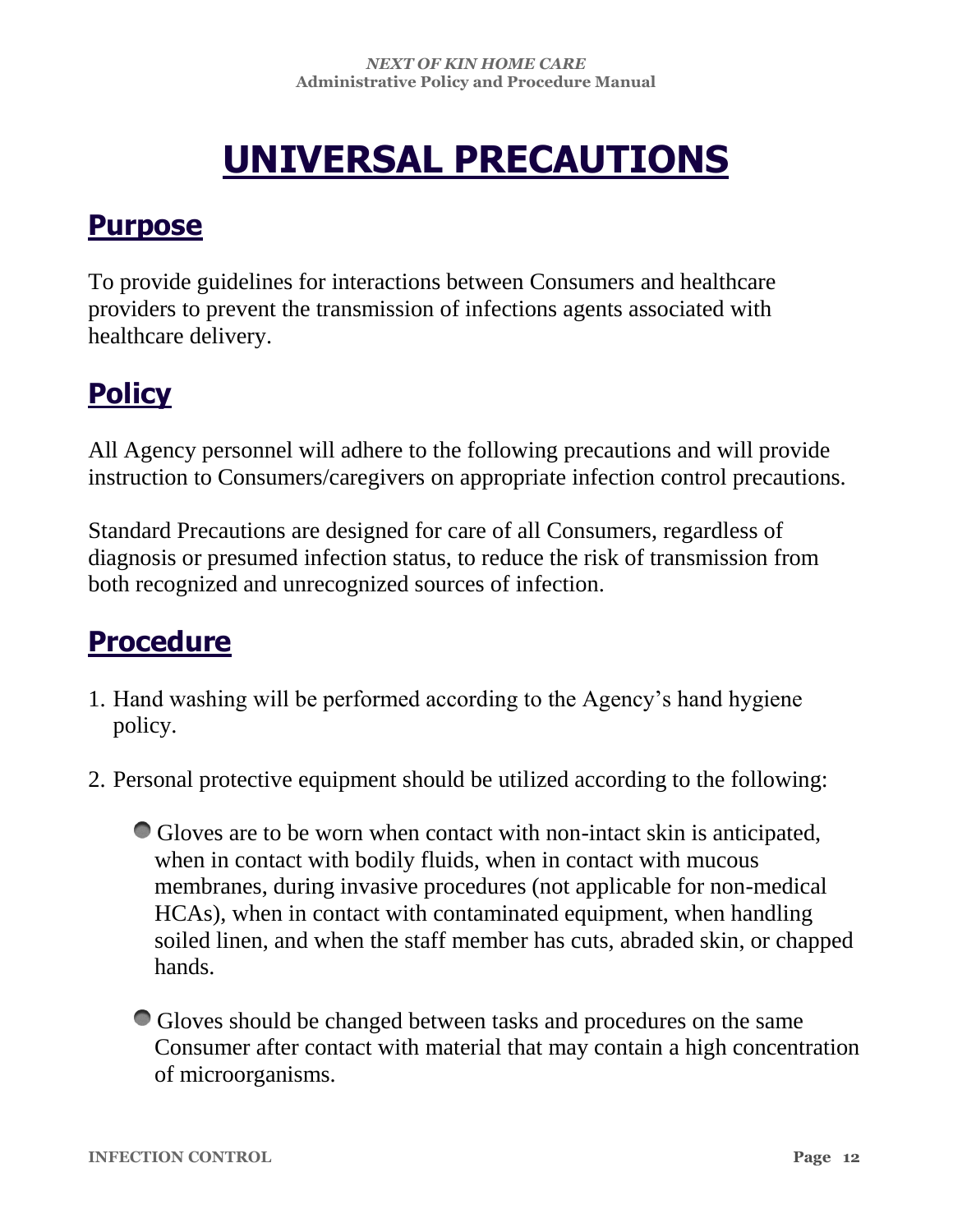- Gowns are to be worn during Consumer-care activities when contact with blood, body fluids, secretions or excretions is anticipated to prevent soiling or contamination of clothing and to protect skin. Gowns are to be removed before leaving the Consumer's environment.
- Masks, goggles, face shields and combinations of each should be worn according to the need anticipated by the task performed, to protect the mucous membranes of the eyes, nose and mouth during procedures and Consumer-care activities that are likely to generate splashes or sprays of blood, body fluids, secretions and excretions

3. Respiratory Hygiene/Cough Etiquette:

Direct care staff shall be educated on the importance of source control measures to contain respiratory secretions to prevent droplet and fomite transmission of respiratory pathogens, especially during seasonal outbreaks of viral respiratory tract infections (i.e., influenza, RSV, adenovirus, parainfluenza virus) in communities.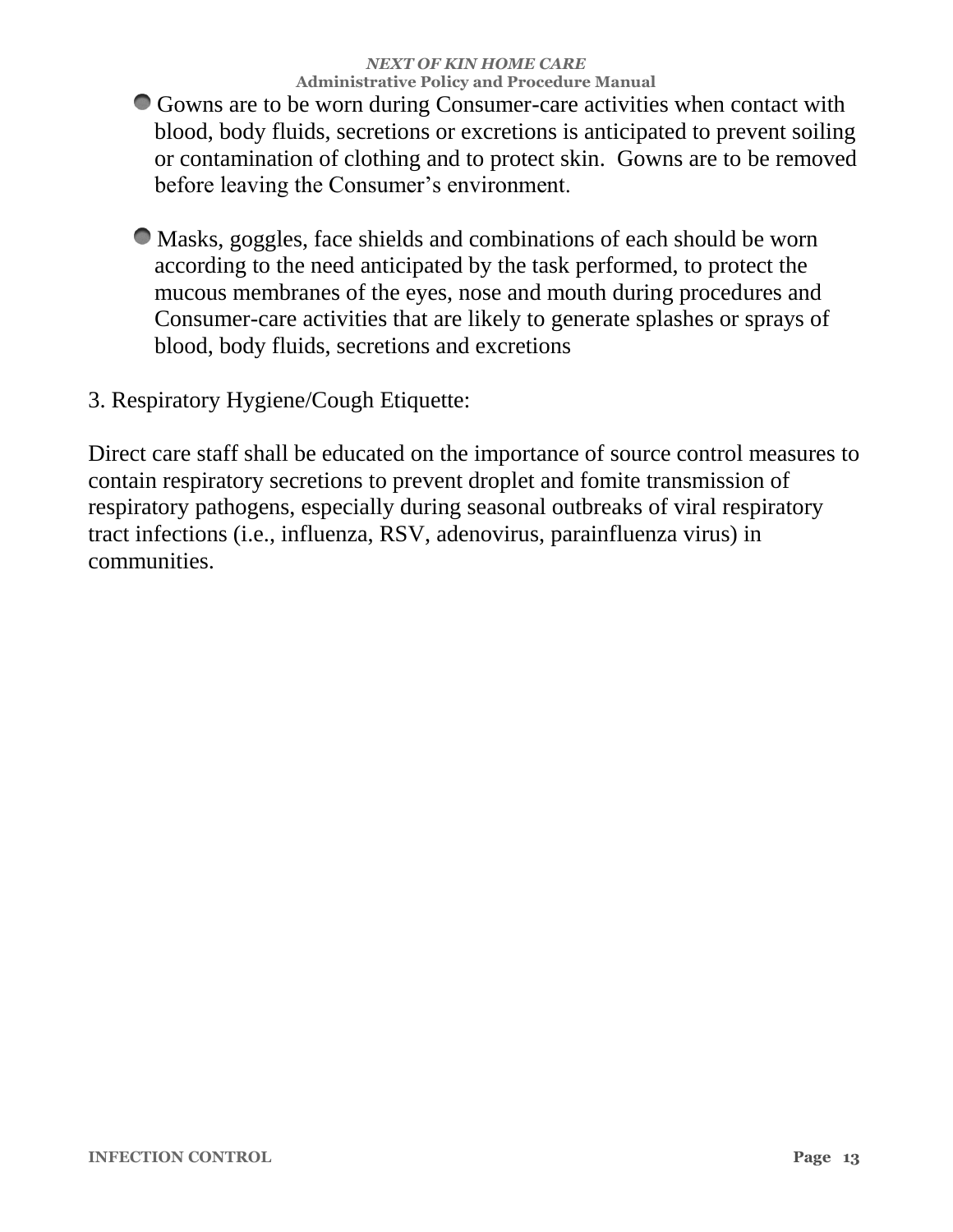## **HAND HYGIENE**

#### **Purpose**

To provide guidelines for effective hand hygiene in order to prevent the transmission of bacteria, germs and infections.

## **Policy**

- 1. All Agency staff providing Consumer care will practice proper hand hygiene techniques by using the following techniques.
- 2. Hand hygiene shall be observed:

When arriving and leaving the Consumer's home

- Prior to initial entry into the supply bag, when applicable
- Before providing direct Consumer care
- Following each Consumer contact
- After touching bodily excretions or soiled materials
- Before donning gloves
- Before and after performing any invasive procedure or wound care
- After working on a contaminated body site and then moving to a clean body site on the same Consumer
- Immediately following contact with blood and/or other body fluids
- After the removal of gloves

**INFECTION CONTROL Page 14** Before and after eating, after use of the toilet, after blowing nose, sneezing or coughing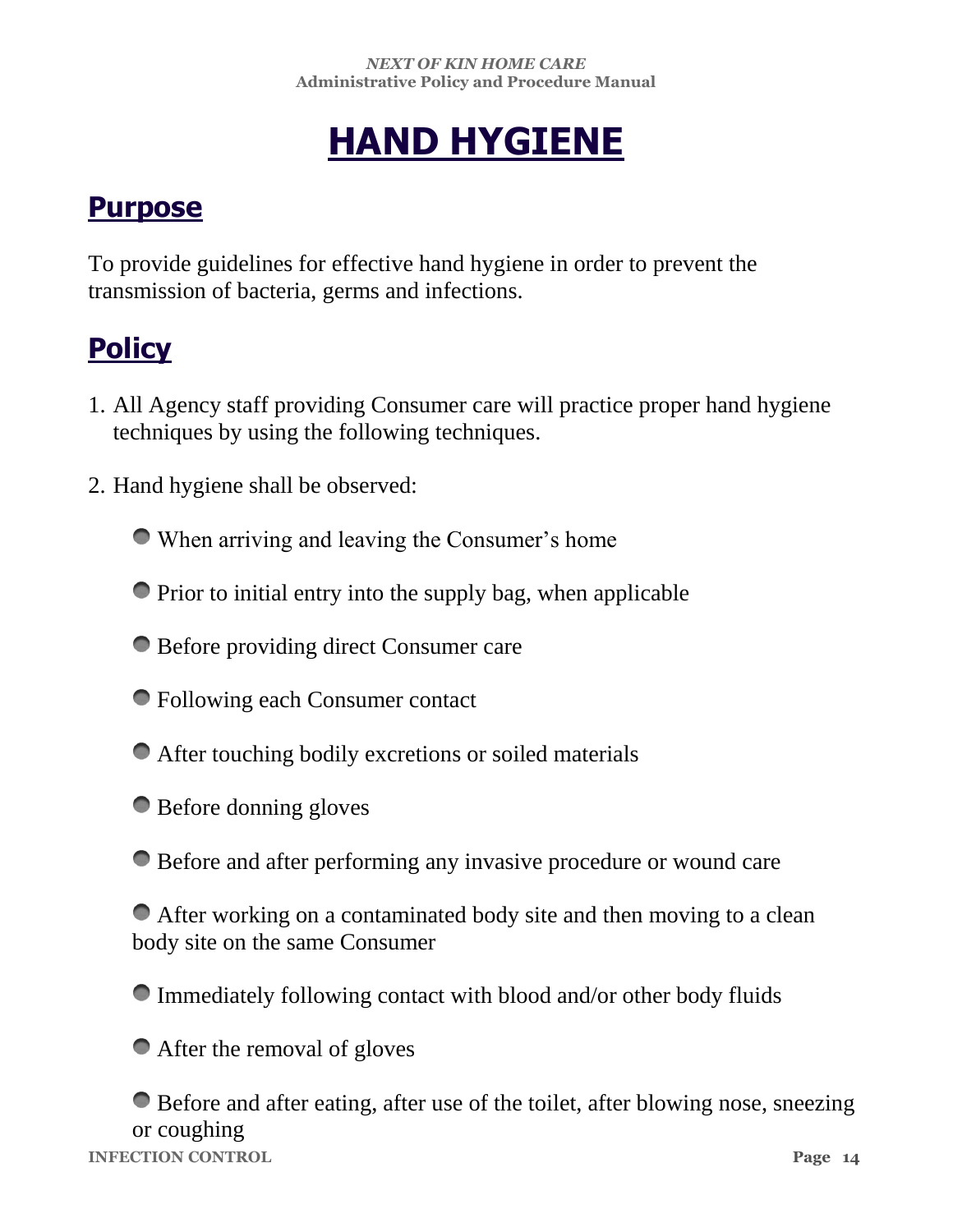- 3. Hand washing using soap and water must occur when hands are visibly soiled or if infection with C-Diff has been identified.
- 4. If hands are not visibly soiled, hands may be disinfected with either an alcoholbased hand rub (ABHR) or soap and water.
- 5. All Agency staff providing direct Consumer care will keep fingernails short in length

### **Procedure**

1. Hand washing with soap and water:

Keep clothing away from sink and splashes.

Wear minimal jewelry.

Turn on water and adjust temperature for your comfort.

Wet hands wrists and apply manufacturer's recommended amount of soap to hands. Lather well (soap reduces surface tension enabling the removal of bacteria).

Clean fingernail area (bacteria may be harbored beneath fingernails).

Wash hands thoroughly, using rigorous scrubbing action for at least 20 seconds. Work lather around fingernails, top of hands, etc. (to facilitate eradication of all bacteria).

Rinse hands and wrists under running water.

Dry hands with clean paper towel.

Turn off faucets with used paper towel and discard.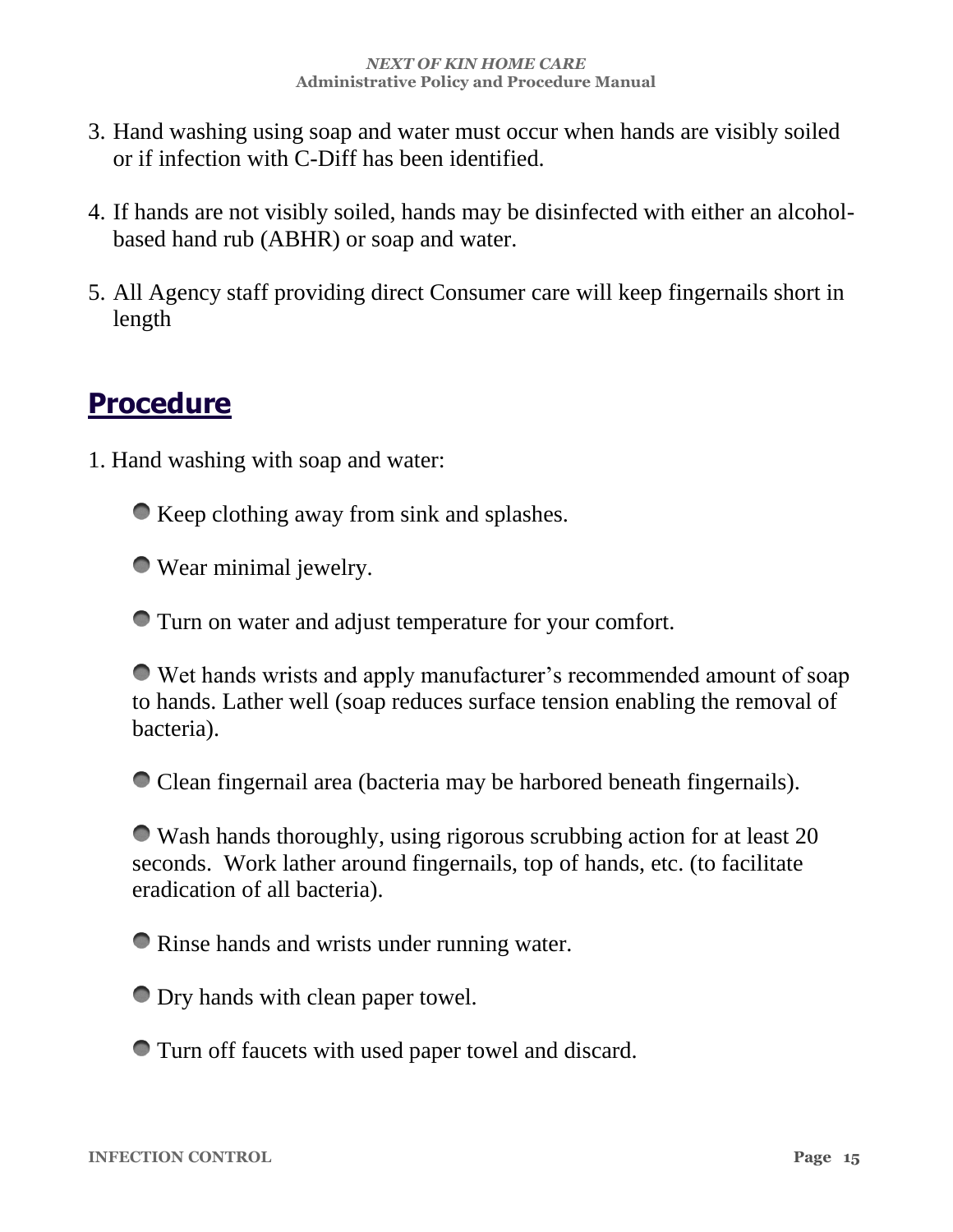2. Using an alcohol-based hand rub:

Apply the manufacturer's recommended amount of alcohol-based hand rub to palm of one hand.

Rub hands together, covering all areas of the hands and fingers, until hands are dry, per manufacturer's recommendations.

- 3. Gloves are to be worn when contact with blood, bodily fluids, mucous membranes, dressings, non-intact skin, etc., is anticipated.
- 4. Change gloves and discard after each Consumer contact. One pair of gloves one Consumer.
- 5. Change gloves when moving from a contaminated body site to a clean body site on the same Consumer. Wash hands after removing old gloves and donning new gloves.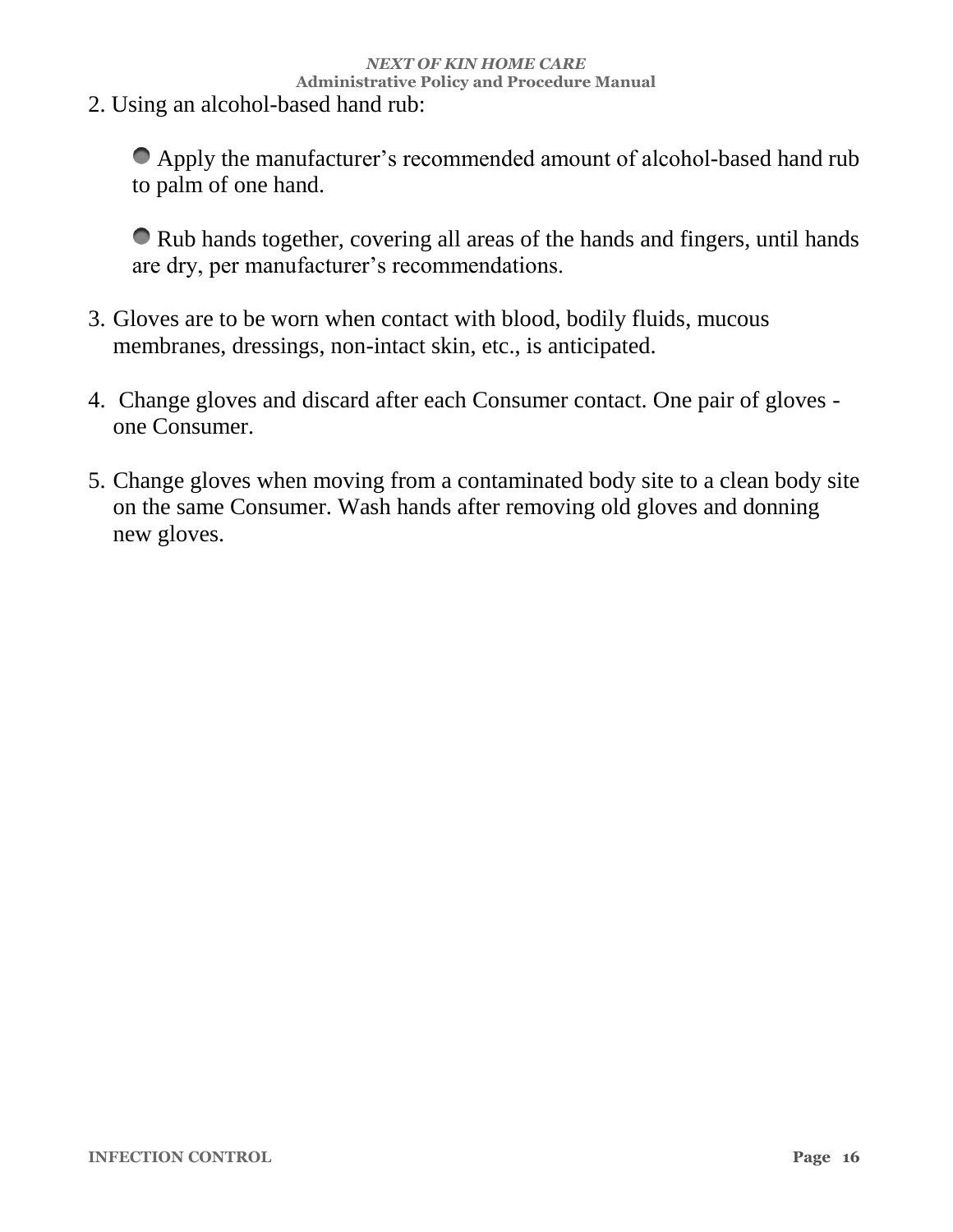## **COMMUNICABLE DISEASES**

#### **Purpose**

To establish a process for managing employees who are known or suspected to be affected with a communicable illness.

## **Policy**

The Agency will enact work restrictions on those who demonstrate symptoms or, or are known to have, an infectious illness.

### **Procedure**

1. Employees with symptoms or known cases of the following will be relieved from direct Consumer contact:

Infectious conjunctivitis (until discharge ceases)

Diarrhea (until symptoms resolve)

Group A streptococcal infection (until 24 hours after appropriate treatment has been initiated)

Active tuberculosis (until proved noninfectious)

Hepatitis A (until 7 days after onset of jaundice)

Herpetic whitlow (until lesions heal)

Active and post-exposure measles (from the 5th through the 21st day after exposure and/or 7 days after the rash appears)

Active mumps (until 9 days after onset of parotitis)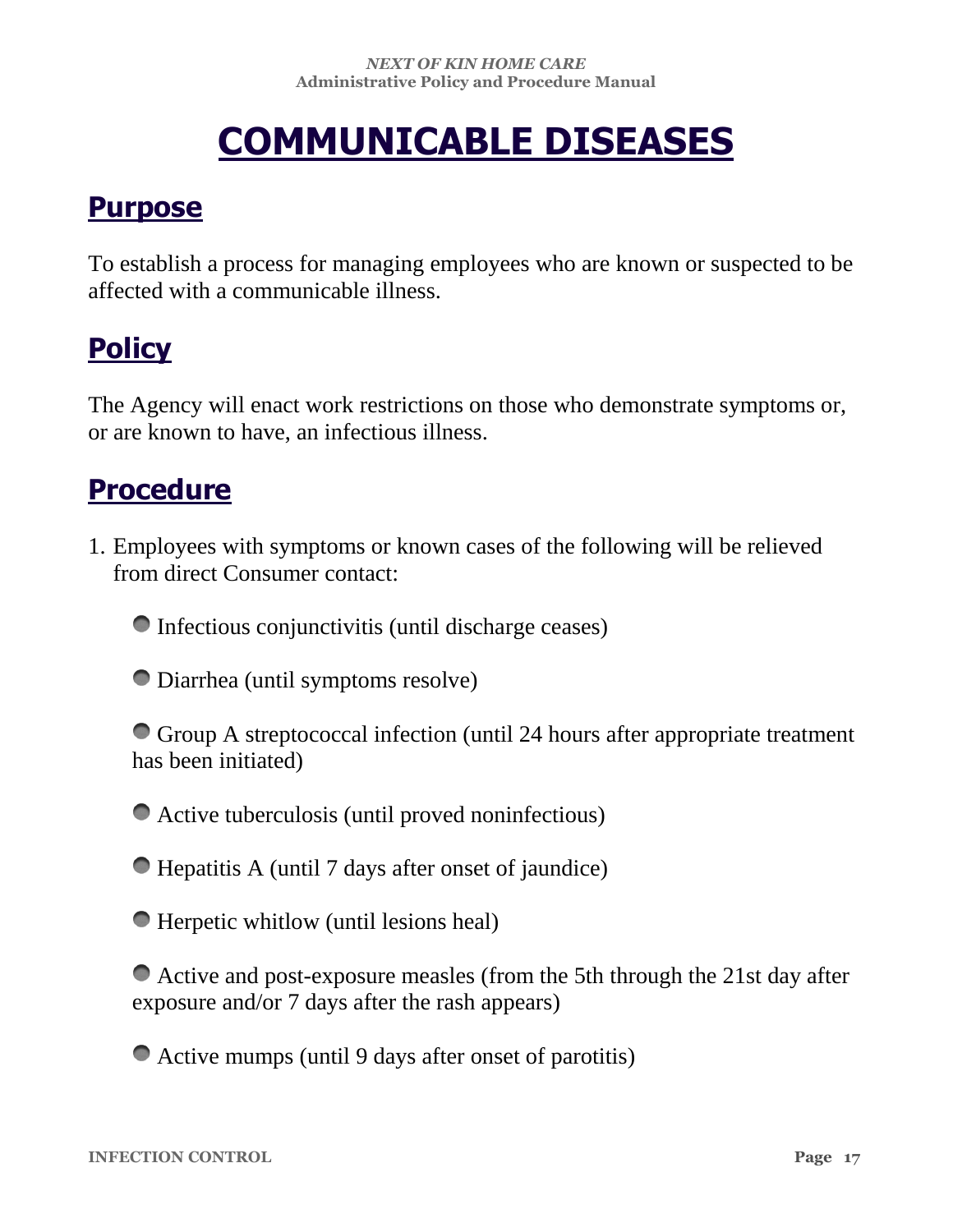Post-exposure mumps (from the 12th through the 26th day after exposure or until 9 days after the onset of parotitis)

Active pertussis (from the beginning of the catarrhal stage through the 3rd week after onset of paroxysms or until 7 days after start of effective therapy)

Active rubella (until 5 days after the rash appears)

Post-exposure rubella (from the 7th through the 21st day after exposure and/or 5 days after rash appears)

Scabies (until effectively treated)

Staphylococcus aureus (skin lesions) (until lesions have resolved)

Varicella (until all lesions are dry and crusted)

Post-exposure varicella (from the 10th through the 21st day after exposure or if varicella occurs until all lesions dry and crust)

Exudative lesions or weeping dermatitis (until condition resolves)

2. Employees with symptoms or known cases of the following will be given partial work restrictions:

Convalescent state salmonella (personnel should not care for high risk Consumers until stool is free of the infecting organism on 2 consecutive cultures not less than 24 hours apart)

Enteroviral infections (personnel should not take care of infants and newborns until symptoms resolve)

Acute hepatitis B and NANB (personnel should wear gloves for procedures that involve trauma to tissues or contact with mucous membranes or nonintact skin until antigenemia resolves)

Orofacial herpes simplex (personnel should not take care of high risk Consumers until lesions heal)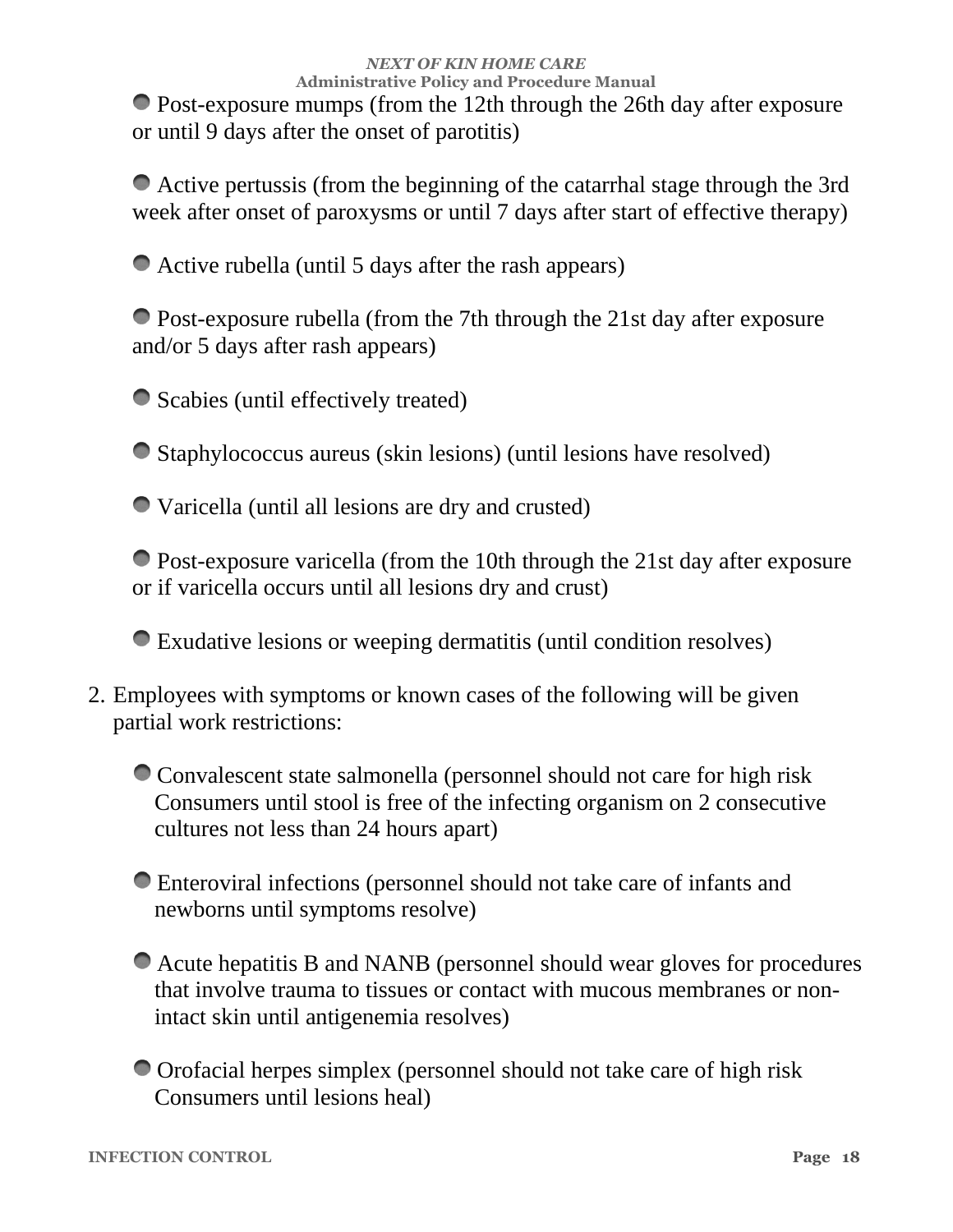*NEXT OF KIN HOME CARE* **Administrative Policy and Procedure Manual**  Upper respiratory infections, including influenza (personnel should not take care of high risk Consumers until acute symptoms resolve)

Herpes Zoster (appropriate barrier should be utilized and personnel should not take care of high risk Consumers until lesions dry and crust)

#### *REFERENCE:*

*The CDC Guidelines for Infection Control in Home Health Care Personnel, 1998 <http://www.cdc.gov/hicpac/pdf/infectcontrol98.pdf>*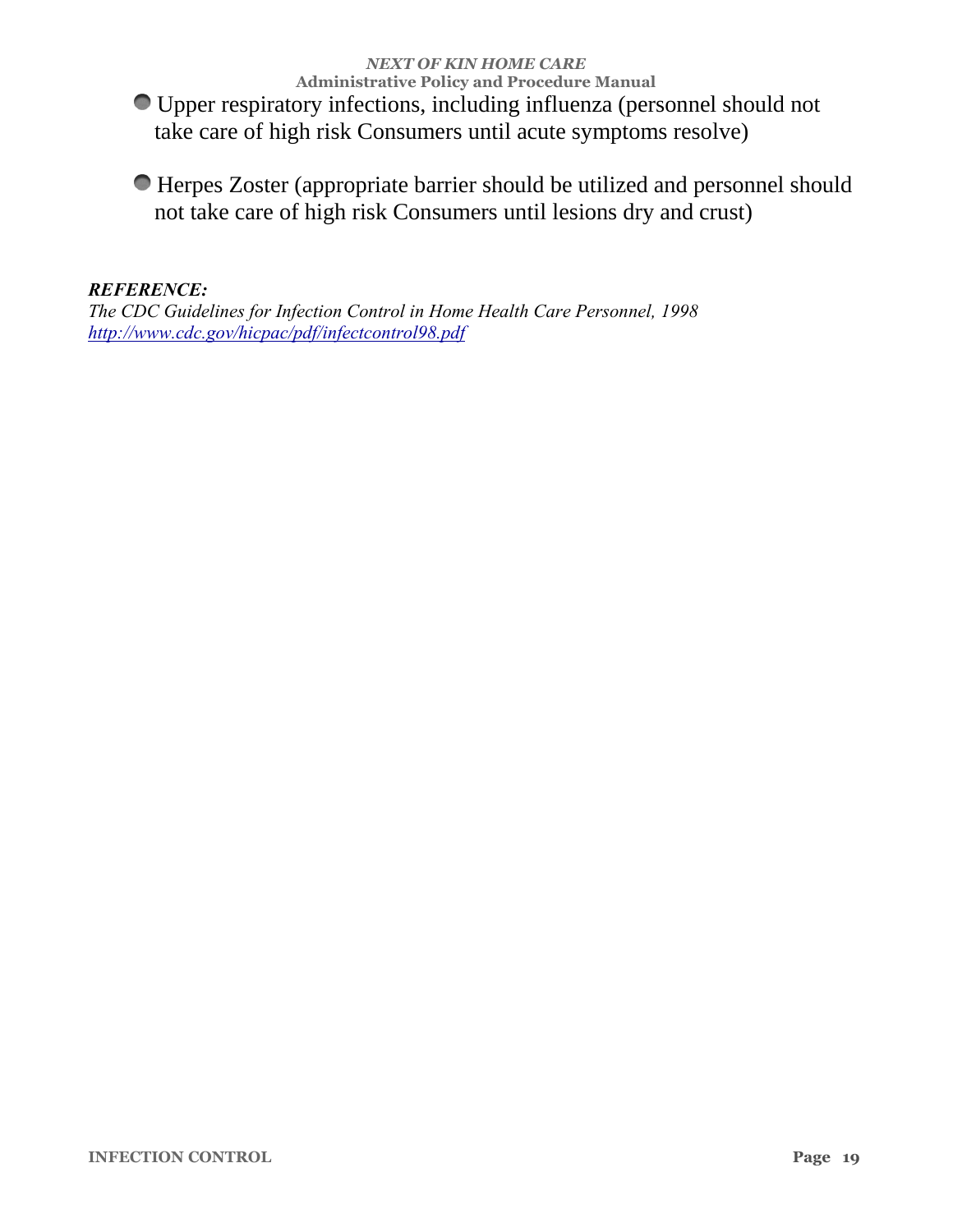## **TUBERCULOSIS TRANSMISSION PREVENTION**

### **Purpose**

- 1. To minimize/prevent the transmission of tuberculosis for Consumers and staff and within the Agency geographical service area.
- 2. To ensure systems to monitor rate of infection and comply with Center for Disease Control recommendations.

## **Policy**

- 1. The Agency is committed to reducing the risk of tuberculosis transmission in compliance with OSHA and CDC guidelines.
- 2. Agency staff is to use Standard Precautions when providing care and/or services to tuberculosis Consumers.
- 3. Tuberculosis precautions will remain in effect until the Consumer has been medically designated as "non-infective".

## **Procedure**

- 1. Consumers will be assessed at admission for high risk categories or conditions and signs and symptoms of TB.
- 2. When Consumers have signs and symptoms suggestive of TB (persistent cough longer than two weeks in duration, bloody sputum, night sweats, weight loss, anorexia, fever) respiratory precautions will be initiated and continued until infection has been either confirmed or ruled out.
- 3. If a Consumer is already diagnosed with TB, the decision to accept the Consumer for home care based will be made by the governing body, with advice from the Professional Advisor.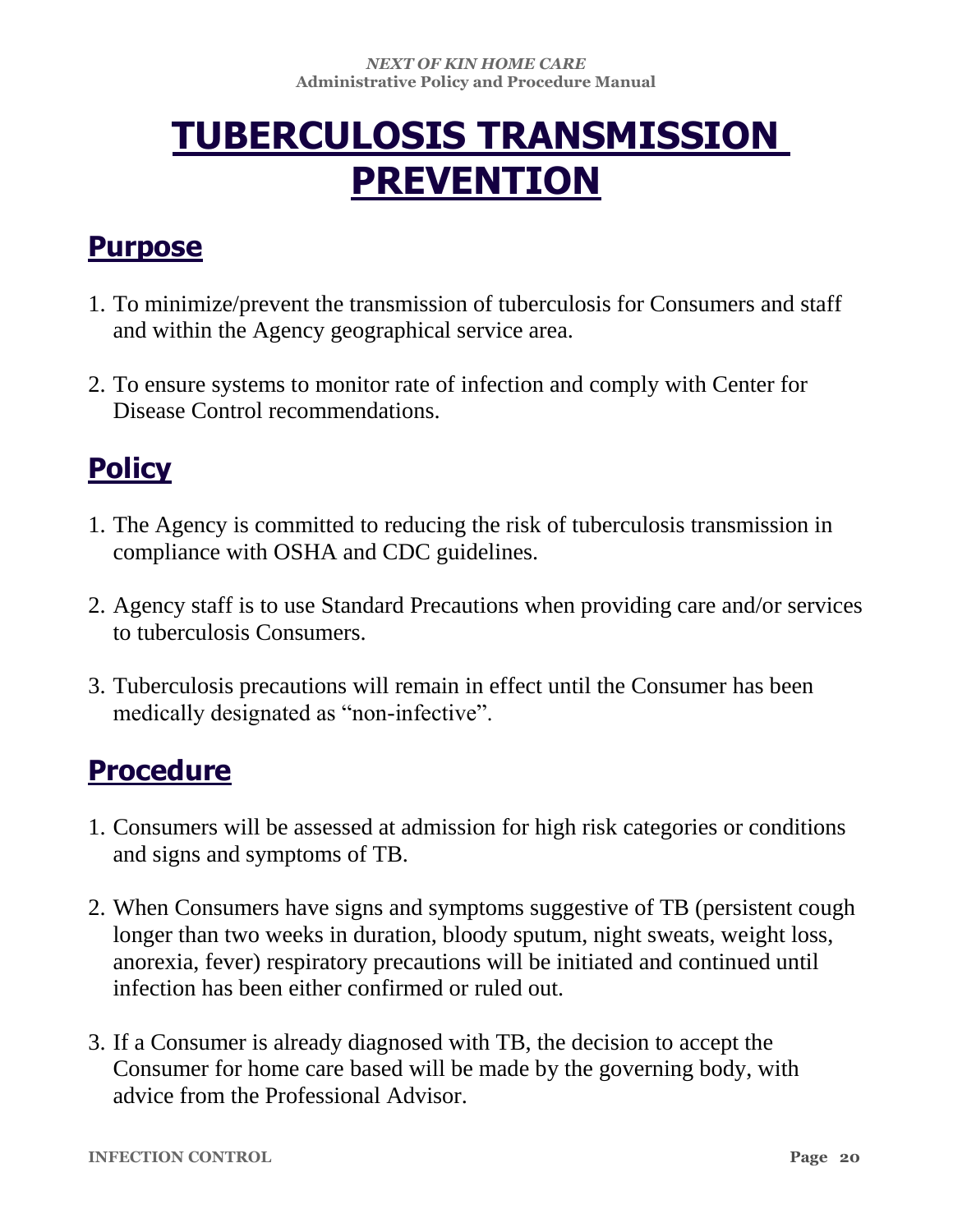- 4. If Consumers who have been diagnosed with TB are accepted, Agency staff will wear NIOSH certified fit-tested personal protective equipment while caring for the Consumer and follow all Agency policies and procedures regarding infection control, exposure and prevention.
- 5. All Consumer care staff will receive training regarding basic concepts of TB transmission, the potential for occupational exposure, infection control measures, the purpose of PPD testing, principles of drug therapy, and the responsibilities of the home care worker and the Agency.
- 6. Agency staff may be tested for TB according to a risk assessment based on the Agency's geographic location and the population served by the Agency.
- 7. If the Agency determines TB testing of employees is necessary, a PPD will be conducted at hire and then at least annually. Any new employee who has evidence of a PPD test completed by another organization in the last three (3) months does not need to undergo additional testing by the Agency at hire.
- 8. If a new employee has history of positive treated disease, the employee must provide a chest radiograph to determine current disease state.
- 9. Any employees with a positive PPD will be referred to the appropriate Agency/care provider for recommendations and treatment.
- 10. Employees with confirmed active infection will be put on work restrictions per the Agency's Employee Health Work Restrictions policy.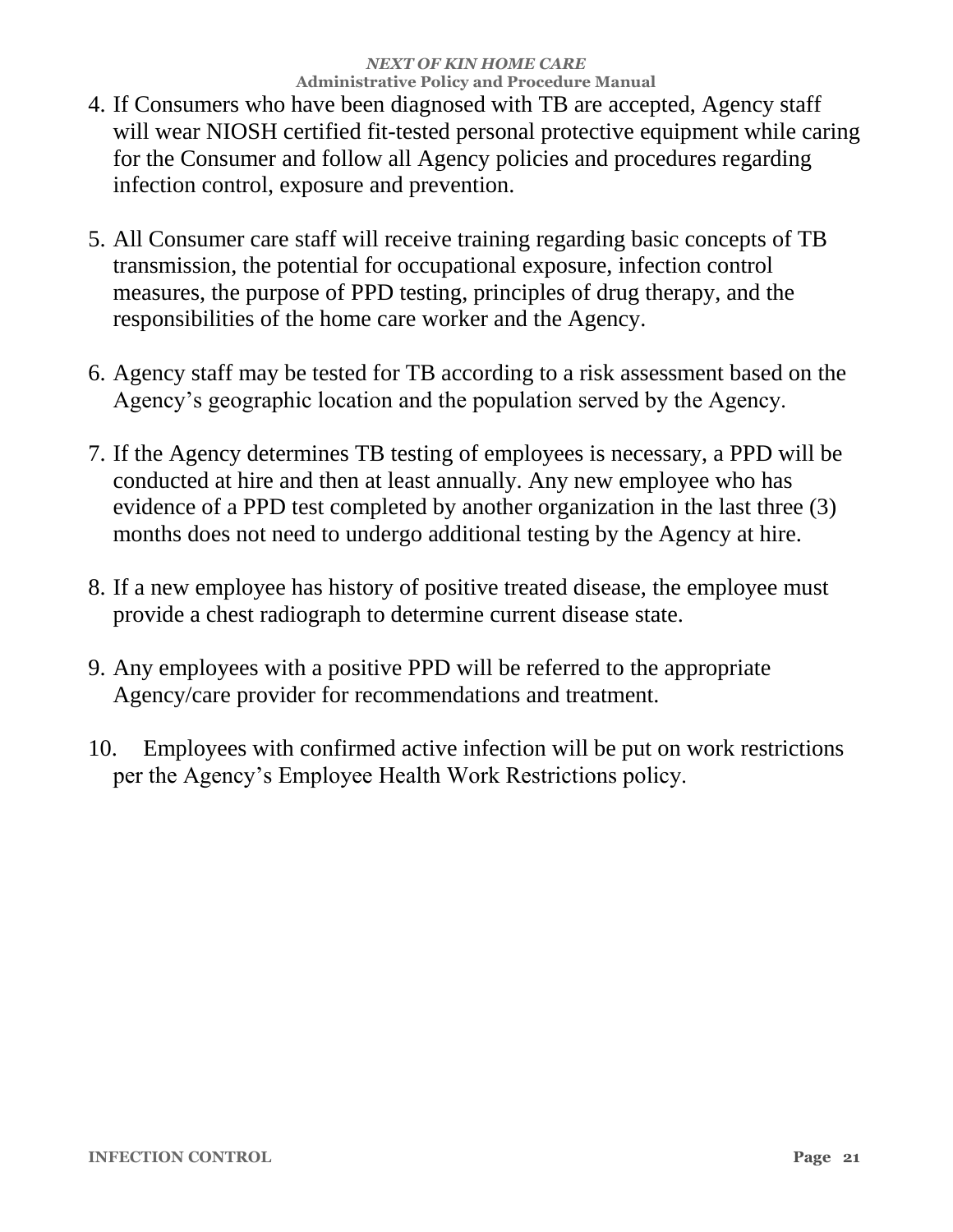## **CONSUMER INFECTION CONTROL LOG**

Date: \_\_\_\_\_\_\_\_\_\_\_\_\_\_\_\_\_\_\_\_\_\_\_\_\_\_\_\_

| Date of<br>Onset/<br>Notice | Patient's<br>Name | MR# | Type of<br>Infection | Symptoms | Physician<br>Notified | Labs | Treatment | Resolution | Staff<br>Signature |
|-----------------------------|-------------------|-----|----------------------|----------|-----------------------|------|-----------|------------|--------------------|
|                             |                   |     |                      |          |                       |      |           |            |                    |
|                             |                   |     |                      |          |                       |      |           |            |                    |
|                             |                   |     |                      |          |                       |      |           |            |                    |
|                             |                   |     |                      |          |                       |      |           |            |                    |
|                             |                   |     |                      |          |                       |      |           |            |                    |
|                             |                   |     |                      |          |                       |      |           |            |                    |
|                             |                   |     |                      |          |                       |      |           |            |                    |
|                             |                   |     |                      |          |                       |      |           |            |                    |
|                             |                   |     |                      |          |                       |      |           |            |                    |
|                             |                   |     |                      |          |                       |      |           |            |                    |
|                             |                   |     |                      |          |                       |      |           |            |                    |
|                             |                   |     |                      |          |                       |      |           |            |                    |
|                             |                   |     |                      |          |                       |      |           |            |                    |
|                             |                   |     |                      |          |                       |      |           |            |                    |
|                             |                   |     |                      |          |                       |      |           |            |                    |